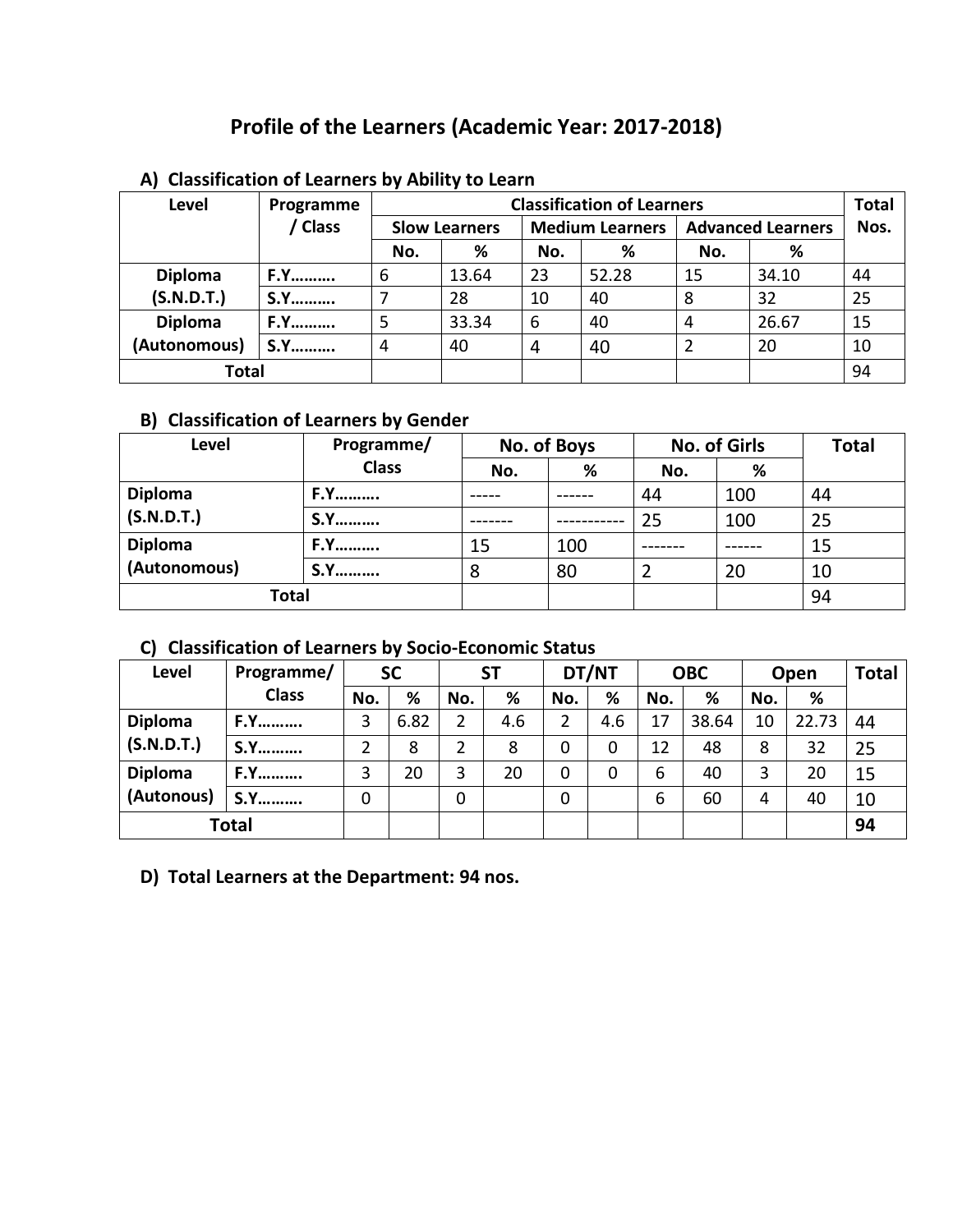# **Profile of the Learners (Academic Year: 2018-2019)**

| Level          | Programme  |     |                      |     | <b>Classification of Learners</b> |                          |       | <b>Total</b> |
|----------------|------------|-----|----------------------|-----|-----------------------------------|--------------------------|-------|--------------|
|                | / Class    |     | <b>Slow Learners</b> |     | <b>Medium Learners</b>            | <b>Advanced Learners</b> | Nos.  |              |
|                |            | No. | %                    | No. | %                                 | No.                      | %     |              |
| <b>Diploma</b> | <b>F.Y</b> | 6   | 20                   | 12  | 40                                | 12                       | 40    | 30           |
| (S.N.D.T.)     | <b>S.Y</b> | 10  | 23.80                | 17  | 40.48                             | 15                       | 35.72 | 42           |
| <b>Diploma</b> | <b>F.Y</b> | 8   | 25.81                | 15  | 48.39                             | 8                        | 25.81 | 31           |
| (Autonomous)   | <b>S.Y</b> | 2   | 16.67                | 8   | 66.67                             | $\overline{2}$           | 16.67 | 12           |
| Total          |            |     |                      |     |                                   |                          |       | 115          |

#### **A) Classification of Learners by Ability to Learn**

## **B) Classification of Learners by Gender**

| Level          | Programme/   | No. of Boys |       | <b>No. of Girls</b> | <b>Total</b> |    |
|----------------|--------------|-------------|-------|---------------------|--------------|----|
|                | <b>Class</b> | No.         | %     | No.                 | %            |    |
| <b>Diploma</b> | <b>F.Y</b>   |             |       | 30                  | 100          | 30 |
| (S.N.D.T.)     | <b>S.Y</b>   |             |       |                     | 100          | 42 |
| <b>Diploma</b> | <b>F.Y</b>   | 24          | 77.42 |                     | 22.59        | 31 |
| (Autonomous)   | S.Y          | 12          | 100   | 0                   | O            | 12 |
| Total          |              |             |       |                     | 115          |    |

## **C) Classification of Learners by Socio-Economic Status**

| <b>Level</b>   | Programme/   | <b>SC</b> |      | <b>ST</b> |      | DT/NT |      | <b>OBC</b> |       | Open |       | <b>Total</b> |
|----------------|--------------|-----------|------|-----------|------|-------|------|------------|-------|------|-------|--------------|
|                | <b>Class</b> | No.       | %    | No.       | %    | No.   | %    | No.        | %     | No.  | %     |              |
| <b>Diploma</b> | <b>F.Y</b>   |           | 6.66 | 2         | 6.66 | 1     | 3.33 | 15         | 50    | 10   | 33.33 | 30           |
| (S.N.D.T.)     | <b>S.Y</b>   |           | 2.38 | 2         | 4.76 | 1     | 2.38 | 23         | 54.76 | 15   | 35.71 | 42           |
| <b>Diploma</b> | <b>F.Y</b>   |           | 6.45 | 2         | 6.45 | 1     | 3.22 | 16         | 51.61 | 10   | 32.25 | 31           |
| (Autonous)     | <b>S.Y</b>   |           | 8.33 | 1         | 8.33 | 1     | 8.33 |            | 41.66 | 4    | 33.33 | 12           |
|                | <b>Total</b> |           |      |           |      |       |      |            |       |      |       | 115          |

### **D) Total Learners at the Department: 115 nos.**